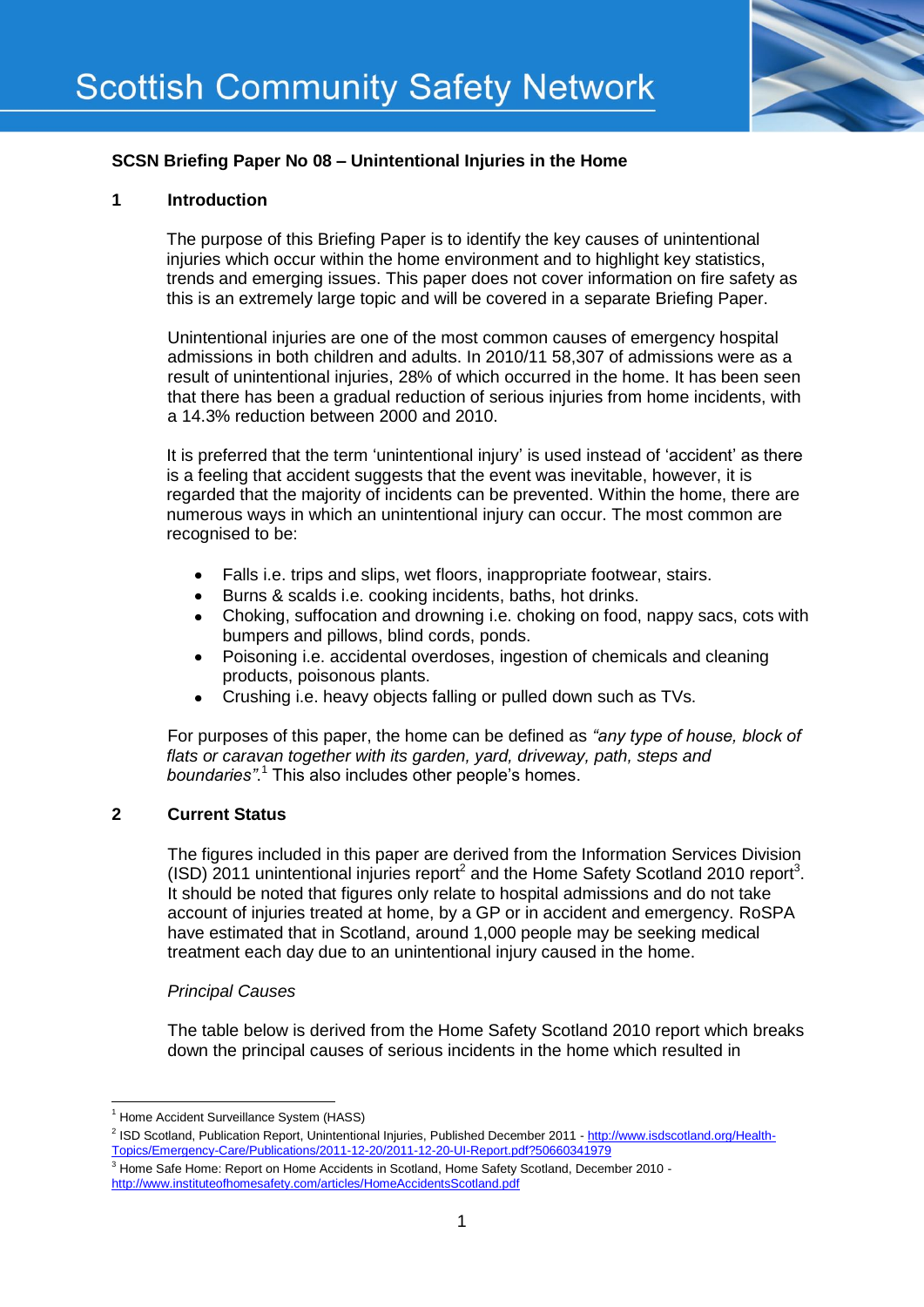emergency hospital admission in 2009/10. It can clearly be seen that falls are the major cause of unintentional injuries in the home.

| <b>Cause of Injury</b>                                 | <b>Number of</b><br>injuries in<br>2009/2010 | Percentage |
|--------------------------------------------------------|----------------------------------------------|------------|
| Falls                                                  | 11,647                                       | 72.0       |
| Exposure to inanimate mechanical<br>forces             | 1,704                                        | 10.5       |
| Poisoning                                              | 943                                          | 5.8        |
| Other                                                  | 627                                          | 3.9        |
| Burns and scalds                                       | 437                                          | 2.7        |
| Accidental exposure to other and<br>unspecified causes | 390                                          | 2.4        |
| Exposure to animate mechanical forces                  | 176                                          | 1.1        |
| Overexertion, travel and privation                     | 116                                          | 0.7        |
| No RTA transport accidents                             | 77                                           | 0.5        |
| Choking                                                | 55                                           | 0.3        |
| Drowning/submersion                                    | 7                                            | 0.0        |
| <b>Total</b>                                           | 16,179                                       | 99.9       |

#### *Costs*

Unintentional injuries are a major contributor of ill health and disability which in turn creates considerable cost to the NHS, the individuals and their families and society as a whole. The Re-valuation of Home Accidents Report 2010 $^4$  report estimates that home injuries cost Scotland £4 Billion with home fatalities costing a further £350 million, The average costs of injuries and fatalities in the home are estimated to be:

- Fatality £1,611,400
- Serious injury £45,600
- $\bullet$  Sight injury £8,300
- Average of all non-fatal injuries £ 16,900

## *Children*

Unintentional injuries happening in the home are very common in children, primarily due to the amount of time they spend in the home environment. The ISD report states that 1 in 19 of all emergency hospital admissions for children is a result of an unintentional injury in the home. These figures only relate to hospital admissions and there will be many incidents where the severity of the injury will only require simple first aid. It is seen that the one to four age group accounts for half of the admissions and it is thought that one of the reasons for this is due to this age group not perceiving danger as well as older children.

## *Adults*

ISD data shows that in 2010/11, over a quarter of the emergency hospital admissions of adults were as a result of unintentional injuries in the home. The over 75 age group is seen to have the highest number of admissions due to unintentional injuries in the home (53.2%), with the major cause being falls.

**<sup>.</sup>** 4 Transport Research Laboratory, Publish Project Report PPR483: Re-valuation of Home Accidents, 2010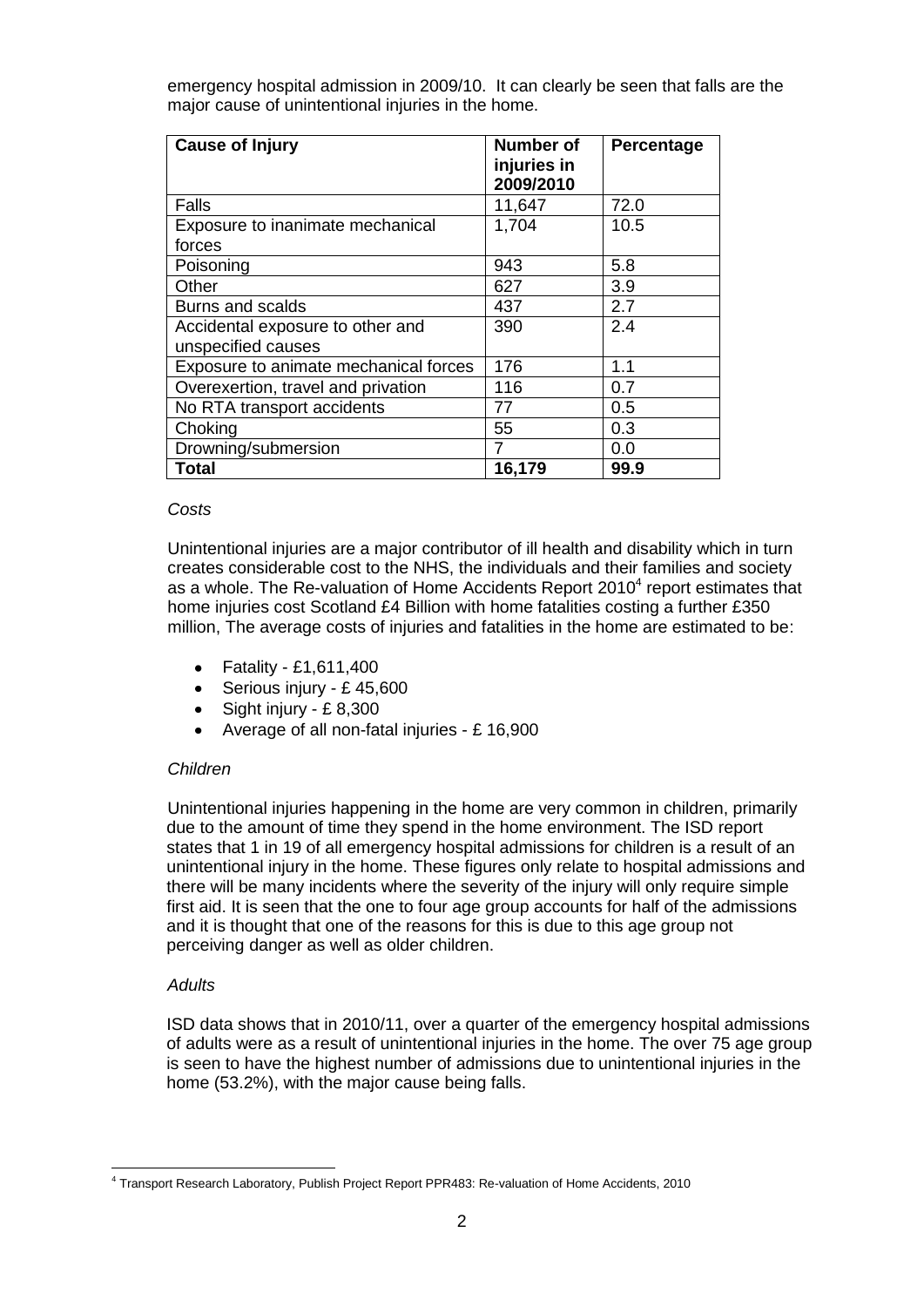## *Gender*

In has been found that of the children in the one to four age group, males had 40% more hospital admissions due to incidents in the home than females. This continues into the five to nine and the ten to 14 age groups, where males are still more likely to be admitted.

In adults, it is seen again that males are more likely to be admitted to hospital from unintentional injury than females. However, this pattern changes in the 75+ age group as more females are noted to be admitted. It is thought that this occurs due to females generally living longer than males.

## *Vulnerable Groups and the Deprivation Gap*

The Scottish Government has identified that "unintentional injury disproportionately affects the most vulnerable groups in society - notably children, older people and those living in areas of deprivation"<sup>5</sup>. The ISD report also identifies a link between socio-economic deprivation and the risk of unintentional injury. In adults, death from an unintentional injury are higher in the most deprived areas and for children in deprived areas death rates are double those found in more affluent areas.

## **3 Emerging Home Safety Issues**

New technologies, gadgets and products are constantly being introduced to the home environment and as such new risks emerge. One example of this is hair straighteners. In recent years hair straighteners have become commonplace throughout homes and there has been a rise in the number of adults and children who have received burns from the appliances. A second example is the trend for installing large trampolines in home gardens. In 2011, approximately 42 % of children injured using play equipment was as a result of trampoline injuries at home.<sup>6</sup>

With the invention of new technologies and new trends, there will always be new risks emerging in the home, therefore it is important that people are aware of the risks and that community safety practitioners keep abreast of new and emerging issues.

## **4 Key Considerations**

The key to reducing unintentional injuries in the home is to highlight the risks to the public with the aim of preventing incidents from occurring. However, there is a requirement for up to date data to allow for the targeting of work. One current barrier to this is the lack of detailed information relating to injuries in the home. Although details are published regarding how many injuries and deaths were caused by home incidents, this only relates to hospital admissions and it does not give information on GP and accident and emergency treatments. As such, the overview of the issue is extremely broad and far reaching.

The sharing of good practice is an ideal way of reducing unintentional injuries in the home. The European Child Safety Alliance has developed a Child Safety Good Practice Guide<sup>7</sup>, which provides an overview of key injury prevention practices for children, although a number of them can be extended to include adults. The use of

**<sup>.</sup>** <sup>5</sup>Scottish Government Website, accessed January 2012 - [http://www.scotland.gov.uk/Topics/Justice/public](http://www.scotland.gov.uk/Topics/Justice/public-safety/17141/homesafety)[safety/17141/homesafety](http://www.scotland.gov.uk/Topics/Justice/public-safety/17141/homesafety)

<sup>&</sup>lt;sup>6</sup> ROSPA Website, accessed January 2012 - <http://www.rospa.com/homesafety/aroundtheuk/scotland/trampoline-safety.aspx> <sup>7</sup> European Child Safety Alliance Website, accessed February 2012-